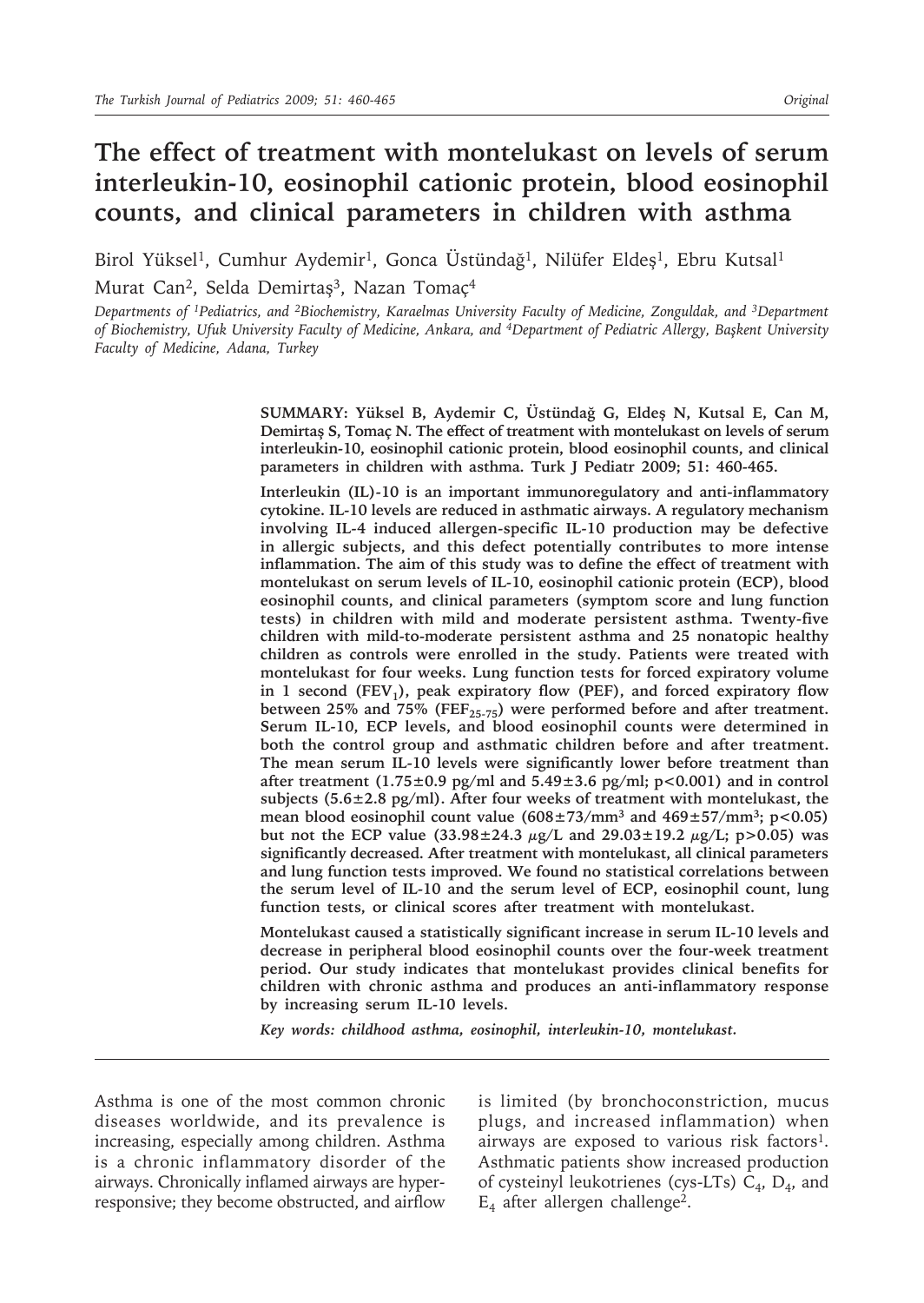Cysteinyl leukotrienes are synthesized *de novo* from membrane phospholipids with 5-lipoxygenase and produce their effects via the  $LTD_4$  (cys- $LT_1$ ) receptor<sup>3</sup>. They are potent bronchoconstrictor and proinflammatory mediators that play an important role in the pathophysiology of asthma4. The cys-LTs stimulate mucous secretion, slow mucus transport, and decrease the activity of respiratory cilia5. In addition, they can induce smooth muscle contraction, cause vasodilatation, and increase vascular permeability6.

Montelukast is a potent leukotriene receptor antagonist that is effective in treating asthma symptoms in pediatric patients<sup>7</sup>. Montelukast has been shown to significantly improve forced expiratory volume in 1 second  $(FEV_1)$ , reduce nocturnal awakenings, improve the quality of life for children with mild persistent asthma, attenuate the immediate-phase response, and abolish the late-phase response induced by exercise challenge in asthmatic children<sup>7,8</sup>.

Interleukin (IL)-10-producing type 1 regulatory T cells (Tr1) play an important role in the control of allergic inflammation in several ways. There is a fine balance between the Tr1 and Th2 responses in healthy subjects. Tr1 cells suppress both Th2 cells and effector cells of allergic inflammation, such as eosinophils, mast cells, and basophils, by producing IL-109. Specific Tr1 cells represent the dominant subset against allergens in healthy individuals. In contrast, there is a high frequency of allergenspecific Th2 cells in allergic individuals. Tr1 cells generated in vitro by antigen stimulation in the presence of IL-10 prevent Th2 sensitization and IgE production if they are adoptively transferred prior to sensitization<sup>10</sup>. The levels of IL-10 in bronchoalveolar lavage fluid of asthma patients are lower than those in healthy controls, and T cells from asthmatic children produce less IL-10 mRNA than those from healthy children. As observed in a large cohort of allergic and non-allergic children, increased IL-4, IL-5, and IL-13 are associated with allergy. IL-10 is associated with negative allergy skin tests11. IL-10 is a potent antiinflammatory and immunosuppressive cytokine that mediates its major immunosuppressive function by inhibiting both the antigen presenting cell function and the production of cytokines by macrophages and dendritic cells, leading to profound inhibition of Th1 cell-mediated

immunity12. In mice, IL-10 administration before allergen treatment induced antigen specific T cell unresponsiveness and blocked the generation of allergic inflammation. These findings indicate an association between increased IL-10 production and decreased allergic reactions13.

There are limited data regarding the changes in IL-10 levels in the serum of children with asthma. We investigated the effect of four weeks of treatment with montelukast on the serum level of IL-10, blood eosinophil count, eosinophil cationic protein (ECP), severity of asthma symptoms, and lung function tests in children with mild-to-moderate persistent asthma.

### **Material and Methods**

#### *Patients*

Twenty-five children (14 boys, 11 girls) with mild-to-moderate persistent asthma (18 mild persistent; 7 moderate persistent) and 25 nonatopic healthy children (11 boys, 14 girls) as controls were enrolled in the study. Sixteen (64%) of the asthmatic patients also had allergic rhinitis. The study took place between April and October, when the exposure to dust was at a constant level and all children remained in the same environment. Diagnoses were established based on medical history, physical examination, and atopy according to the Third International Pediatric Consensus $^{14}$ , and we did not perform bronchial provocation testing. The atopic status of all patients was defined by positive skin-prick tests for at least one positive response to an allergen (a mean weal diameter ≥3 mm and ≥histamine control was defined as positive). Asthma symptoms were evaluated with a screening questionnaire based on the Pediatric Asthma Quality of Life Questionnaire using both daytime and nocturnal asthma symptom diary scales<sup>15,16</sup>. Patients were scored by a single observer before any laboratory measurements were made. For each day and night observation a score of 1-4 was assigned (Table I); this resulted in a minimum possible score of 0 (normal) and a maximum possible score of 4 (symptoms that affect >2 daily activities/disturb sleep all night). The patients were classified according to their asthma symptoms and lung function tests  $(FEV<sub>1</sub>$  and peak expiratory flow [PEF]) into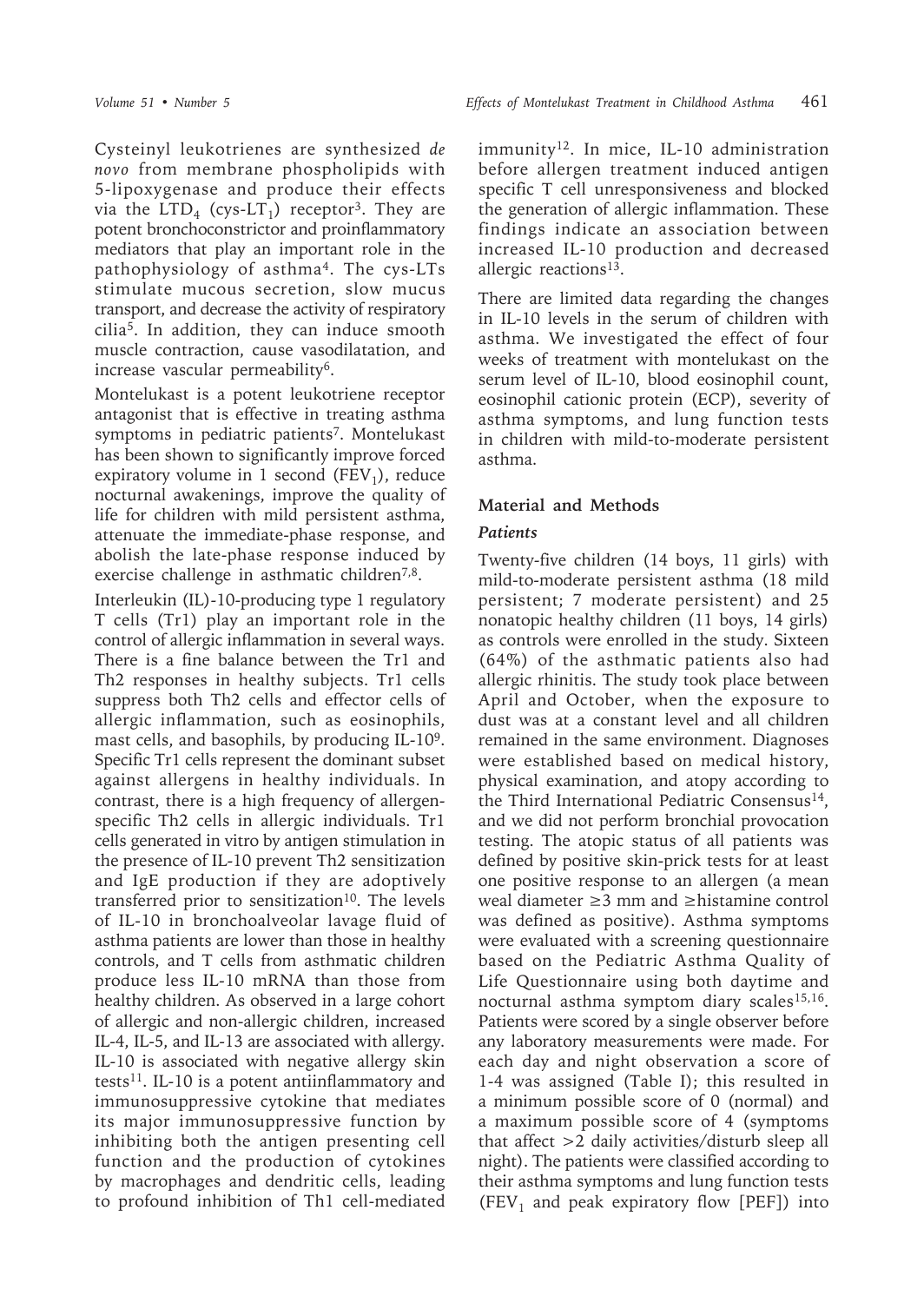**Table I.** Derivation of Clinical Scores for Asthma Severity

| Score          | Symptoms                                                                            |
|----------------|-------------------------------------------------------------------------------------|
| 0              | No symptoms day/night                                                               |
| 1              | One or two symptoms in the day/night                                                |
| $\overline{2}$ | More than two symptoms in the day/night                                             |
| 3              | Symptoms that affect one or two daily<br>activities/disturb sleep most of the night |
| 4              | Symptoms that affect more than two daily<br>activities/disturb sleep all night      |

mild-to-moderate persistent asthma as defined in the Global Initiative for Asthma (GINA)<sup>17</sup>. In the month prior to starting the study, none of the patients had been treated with inhaled corticosteroids, LT antagonists, or longacting  $β_2$ -agonists. No evidence of pulmonary infection was detected, and no patients required antibiotics. The Ethical Review Committees and Institutional Review Boards approved the study, and the parents of all subjects provided written informed consent.

### *Study Design*

This trial investigated the effects of 5 mg and 10 mg tablets of montelukast of sodium (Singulair; MSD, Whitehouse Station, NJ, USA) on children aged 6-12 or 12-16 years, respectively. The mean age of the children was  $9.4 \pm 2.2$  years. There were three study visits. At the first visit, patients were given a  $β_2$ -agonist (Ventolin; GSK, London, UK). They received 100 µg four times daily for four weeks as needed for symptomatic relief. In addition, patients were informed of the purpose of the study and were instructed on both the scoring of asthma symptoms at home on a daily diary card and the use of the inhaler. At a second visit four weeks after the first visit, patients were treated with montelukast. Baseline measurements for lung function tests and serum IL-10, ECP, and eosinophil levels were performed during this visit. The third visit occurred after four weeks of montelukast treatment. Blood collection and lung function tests were performed on both the second and third visits. Serum samples were collected into Becton Dickinson serum separator tubes containing no anticoagulant. After clot formation was completed, samples were centrifuged at 3500 rpm for 5 minutes and frozen at -80°C. Frozen samples were mixed thoroughly after thawing and recentrifuged before analysis. Repeated freeze-thaw cycles were avoided.

### *Biochemical Analyses*

Serum IL-10 levels were measured with a chemiluminescent immunometric assay using a DPC Immulite 1000 analyzer with commercial kits (Bio DPC, Los Angeles, USA; sensitivity limit 1.0 pg/ml, expected 95th percentile value 9.1 pg/ml). Serum ECP levels were measured by UniCAP 100 (Pharmacia & Upjohn Diagnost icsAB, Uppsala, Sweden; sensitivity limit 0.5  $\mu$ g/L, expected 95<sup>th</sup> percentile value 13.3 µg/L) based on a fluoroimmunoassay. The number of eosinophils was measured by an automated hematology analyzer Coulter LH 750 (Beckman Coulter, USA) and expressed as the number of cells per cubic mm.

### *Statistical Methods*

The Wilcoxon matched pairs signed rank test was used to evaluate two related study samples before and after treatment. The comparisons between asthma patients and normal subjects were completed with the Mann-Whitney U rank sum test. The correlation study was performed using the Pearson correlation test.

## **Results**

All 25 patients completed the study. The characteristics of the patients and healthy control group who completed the study are given in Table II. The values of serum IL-10, ECP levels, and blood eosinophil counts in the patients and control group are also shown in Table II. The clinical scores were significantly improved for both day  $(2.92 \pm 0.75)$ and  $0.64 \pm 0.35$ ; p<0.05) and night  $(1.44 \pm 0.49)$ and  $0.32 \pm 0.32$ ; p<0.05) after treatment. Montelukast significantly improved asthma control (based on asthma symptom score),  $FEV<sub>1</sub>$ , PEF, and forced expiratory flow between 25% and 75% (FEF<sub>25-75</sub>), and it significantly decreased blood eosinophil count after four weeks of treatment. Four weeks of treatment with montelukast significantly increased the level of serum IL-10 in children with asthma. Montelukast had no effect on ECP levels in the serum. The value of serum IL-10, ECP, and blood eosinophil counts as well as the results of lung function tests before and after montelukast treatment for asthma are shown in Table III. We found no statistical correlations between serum IL-10 and eosinophil counts, ECP, lung function tests, or clinical scores.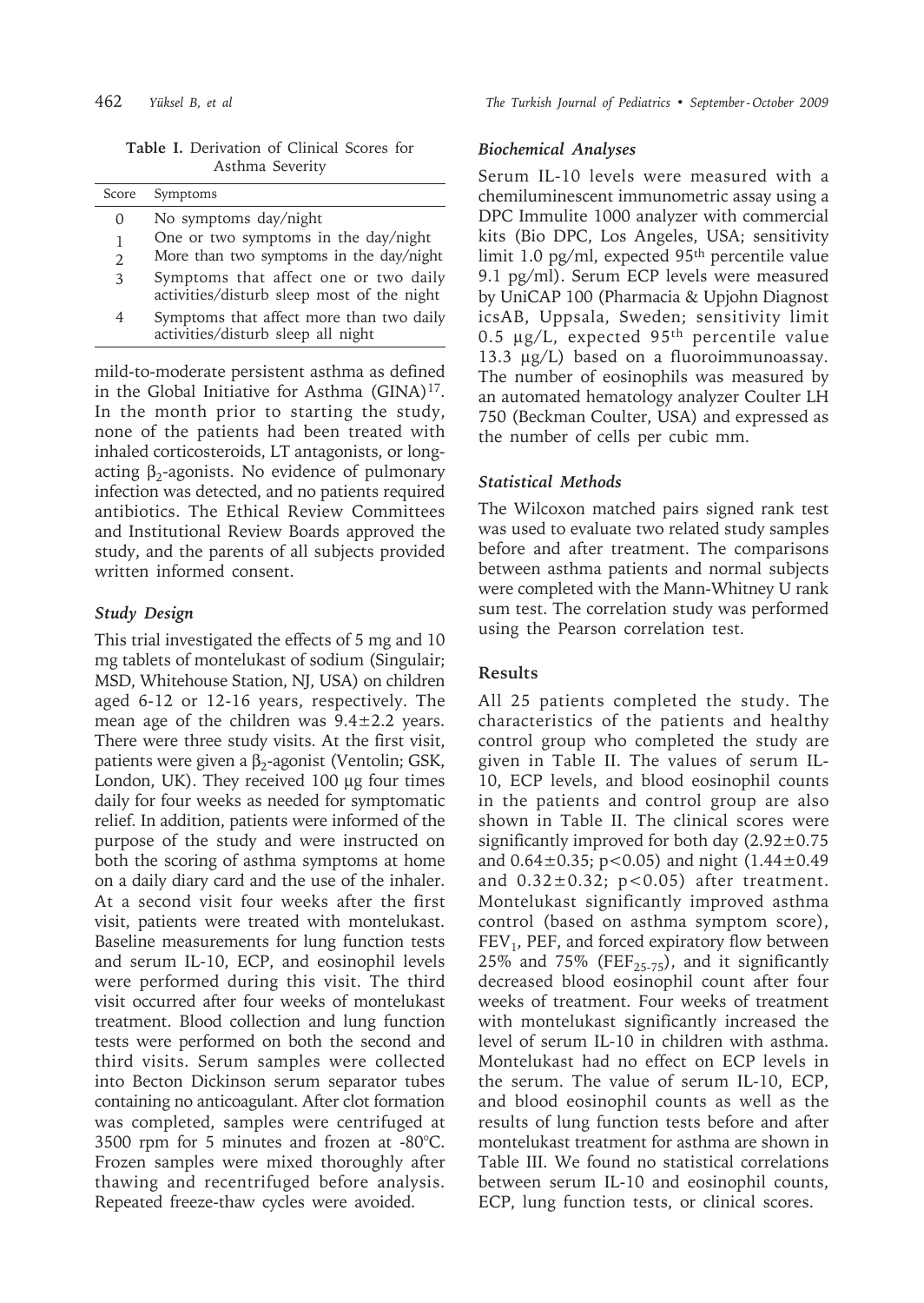|                            | Patients ( $n=25$ ) # | Control $(n=25)$ | P         |
|----------------------------|-----------------------|------------------|-----------|
| Age (years)                | $9.4 \pm 2.2$         | $10.3 \pm 1.8$   | > 0.05    |
| Gender (F/M)               | 11/14                 | 14/11            |           |
| Weight (kg)                | $31.18 \pm 10.9$      | $32.48 \pm 10.8$ | > 0.05    |
| Height (cm)                | $130.5 \pm 13.0$      | $137.9 \pm 9.5$  | > 0.05    |
| Duration of asthma (years) | $5.7 \pm 1.8$         |                  |           |
| Allergic rhinitis (%)      | $16(64\%)$            |                  |           |
| Eosinophil $(mm3)$         | $608 \pm 73$          | $278 \pm 30$     | p<0.001   |
| $ECP$ ( $\mu$ g/L)         | $33.98 \pm 24.3$      | $13.4 \pm 11.1$  | p < 0.001 |
| IL-10 $(pg/ml)$            | $1.75 \pm 0.9$        | $5.6 \pm 2.8$    | p < 0.001 |

**Table II.** Baseline Characteristics and Levels of Serum IL-10, ECP, and Blood Eosinophil Counts for Patients and Controls\*

ECP: Eosinophil cationic protein. IL: Interleukin.

\* Values are presented as the mean with the standard deviation  $(\pm SD)$ 

# Second visit measurements.

Statistically significant results are indicated in bold.

**Table III.** Effect of Treatment with Montelukast on Levels of Serum IL-10, ECP, IgE, and Blood Eosinophil Counts and Lung Function Tests\*

|                        | Before Treatment# | After Treatment & | D       |
|------------------------|-------------------|-------------------|---------|
| IL-10 $(pg/ml)$        | $1.75 \pm 0.9$    | $5.49 \pm 3.6$    | < 0.001 |
| $ECP (\mu g/L)$        | $33.98 \pm 24.3$  | $29.03 \pm 19.2$  | 0.27    |
| Eosinophil $(mm3)$     | $608 \pm 73$      | $469 \pm 57$      | < 0.05  |
| $FEV_1$ (%)            | $85.9 \pm 17.9$   | $98.8 \pm 13.1$   | < 0.001 |
| PEF $(\%)$             | $72.6 \pm 16.1$   | $87.6 \pm 12.3$   | < 0.001 |
| $\rm{FEF}_{25-75}$ (%) | $88.6 \pm 26.3$   | $106.7 \pm 18.3$  | < 0.001 |

IL: Interleukin. ECP: Eosinophil cationic protein. FEV<sub>1</sub>: Forced expiratory volume in 1 second. PEF: Peak expiratory flow. FEF<sub>25-75</sub>: Forced expiratory flow between 25-75%.

\*Values are presented as the mean with the standard deviation  $(\pm SD)$ 

# Second visit measurements.

& Third visit measurements.

Statistically significant results are indicated in bold.

### **Discussion**

There are many endogenous mediators involved in the inflammation of asthma. Cys-LTs seem to play an important role in this process. The leukotriene modifiers are safe new agents for the treatment of asthma. Montelukast, a new specific  $LTD_4$  receptor antagonist, binds competitively and selectively to cys- $LT<sub>1</sub>$  receptors to block the proinflammatory effects of cys-LTs. It thus protects against the allergen-induced early and late airway responses in asthma18. Some studies have shown that montelukast significantly improves both  $FEV<sub>1</sub>$  and the quality of life, reduces nocturnal awakenings, and decreases airway inflammation in children with mild persistent asthma7,19-22. Our study showed that treatment with montelukast (following 4 weeks of  $\beta_2$ agonist administration per day) improved  $FEV<sub>1</sub>$ , PEF, and  $FEF_{25-75}$  values and clinical symptom scores in children with mild and moderate persistent asthma. The improvement in  $FEV<sub>1</sub>$ , PEF, and  $FEF_{25-75}$  values seen in response to montelukast in our study is better than that seen in response to daily doses of 400 µg salbutamol. In the literature, there are two studies similar in design to our study. They demonstrated that similar changes in lung function tests occurred after treatment with montelukast<sup>20,21</sup>.

The normal respiratory tract is characterized by elevated concentrations of IL-1023. Thus, IL-10 production in the lungs of non-asthmatic patients may play a role in limiting pathologyinducing inflammatory Th2 responses<sup>12</sup>. In the literature, there are two studies describing changes in IL-10 levels in the serum of children with asthma. Stelmach et al.<sup>20,21</sup> showed that treatment with montelukast significantly increased serum levels of IL-10 and decreased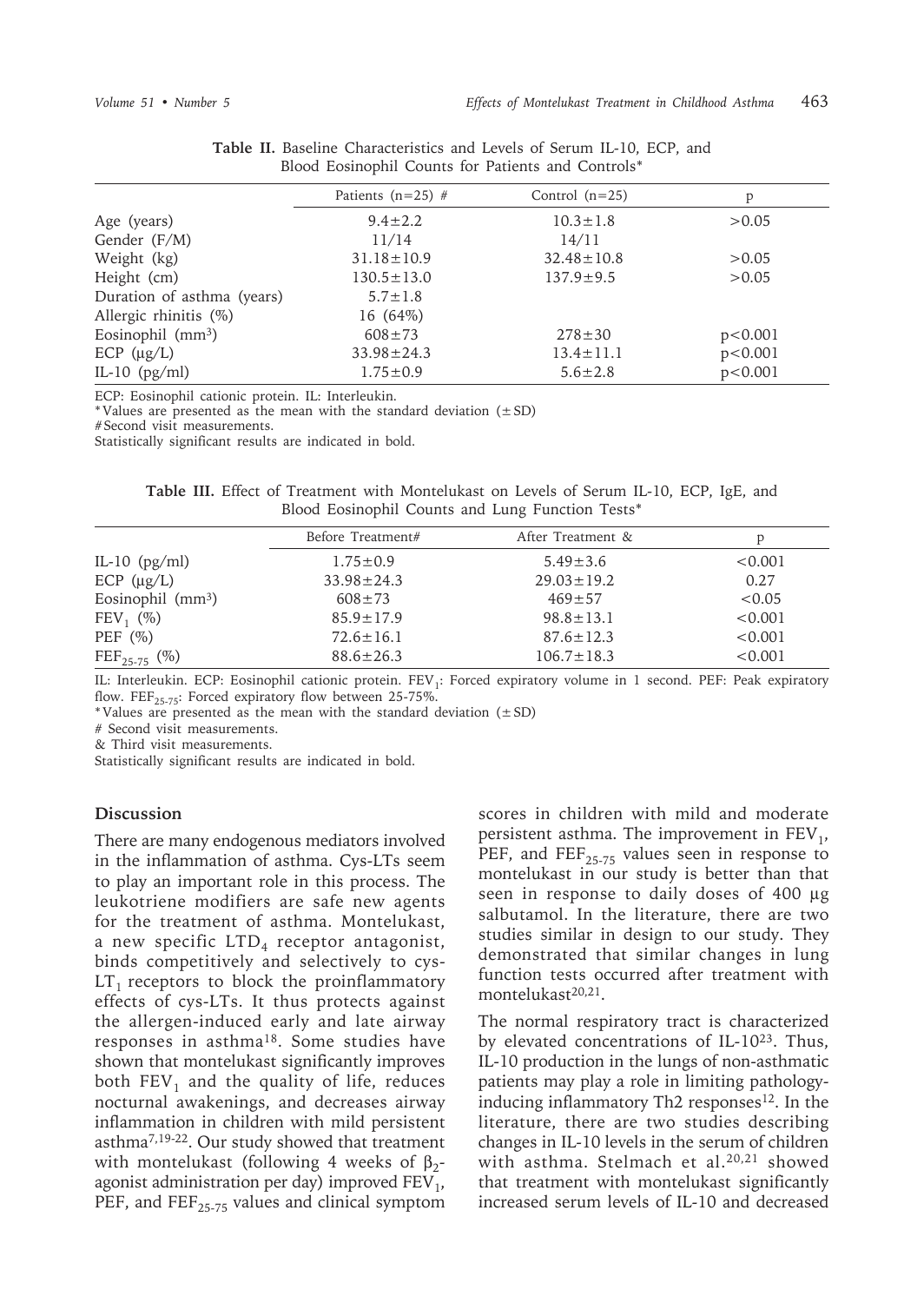ECP, blood eosinophil count, and bronchial hyper-reactivity. In our study, before-treatment serum IL-10 levels were significantly decreased in comparison to those of the control group. We observed significantly increased serum levels of IL-10, decreased blood eosinophil counts, and improved FEV1 and clinical symptom scores after treatment with montelukast; however, we observed no decrease in serum ECP levels. These data suggest possible reasons for the anti-inflammatory effects of montelukast.

Some studies suggest that IL-10 may be a marker for monitoring asthma24,25. Stelmach et al.21 demonstrated that one possible method by which montelukast contributes to the inhibition of inflammation is by increasing IL-10 levels. Our study showed that patients treated with montelukast had increased serum levels of IL-10 and improved asthma symptoms.

The specific mechanisms by which cys-LTs promote eosinophilia are unknown, but they may involve direct chemotaxis of eosinophils in inflamed tissues, up-regulation of adhesion molecules on eosinophils and the vascular endothelium, effects on eosinophilopoiesis, and the release of eosinophil precursors from the bone marrow or enhanced eosinophil survival<sup>20</sup>. In 201 children with moderate asthma (40% of whom were using inhaled corticosteroids), treatment with montelukast for eight weeks produced significantly greater reductions in blood eosinophil counts than placebo; concentrations of serum ECP remained unchanged<sup>26</sup>. Diamant et al.<sup>18</sup> showed that montelukast protects against the allergeninduced early and late airway responses in asthma, but this effect was not accompanied by significant changes in sputum eosinophil or ECP concentrations. Stelmach et al.<sup>22</sup> showed a significant reduction in blood eosinophils and serum ECP levels after treatment with montelukast. In our study, we observed significant decreases in blood eosinophil counts, but serum ECP levels were not significantly decreased after four weeks of treatment with montelukast.

In conclusion, our study indicates that montelukast administered once daily over a four-week period provides clinical benefits for children with mild-to-moderate persistent asthma. Although treatment with montelukast significantly increased serum IL-10 levels,

decreased blood eosinophil counts, and showed improvement in clinical findings, there was no significant correlation between the serum level of IL-10 and ECP level, eosinophil count, lung function tests, or clinical symptom scores. Our results suggest the possibility that montelukast may have effects on the parameters of inflammation in asthmatic children. Therefore, further clinical trials in larger groups of patients with asthma are required to understand this relationship more fully.

#### **REFERENCES**

- 1. National Asthma Education and Prevention Program. Expert panel report 2: guidelines for the diagnosis and management of asthma. In: NIH Publication No. 97-4051. Bethesda (MD): National Institutes of Health; 1997.
- 2. Macfarlane AJ, Dworski R, Sheller JR, et al. Sputum cysteinyl leukotrienes increase 24 hours after allergen inhalation in atopic asthmatics. Am J Respir Crit Care Med 2000; 161: 1553-1558.
- 3. Kanaoka Y, Boyce JA. Cysteinyl leukotrienes and their receptors: cellular distribution and function in immune and inflammatory responses. J Immunol 2004; 173: 1503-1510.
- 4. Bisgaard H. Pathophysiology of the cysteinyl leukotrienes and effects of leukotriene receptor antagonists in asthma. Allergy 2001; 56 (Suppl): 7-11.
- 5. Smith LJ. Leukotrienes in asthma. The potential therapeutic role of antileukotriene agents. Arch Intern Med 1996; 156: 2181-2189.
- 6. Bandeira-Melo C, Weller PF. Eosinophils and cysteinyl leukotrienes. Prostaglandins Leukot Essent Fatty Acids 2003; 69: 135-143.
- 7. Becker A, Swern A, Tozzi CA, et al. Montelukast in asthmatic patients 6 years-14 years old with an  $FEV<sub>1</sub>$ >75%. Curr Med Res Opin 2004; 20: 1651-1659.
- 8. Melo RE, Sole D, Naspitz CK. Exercise-induced bronchoconstriction in children: montelukast attenuates the immediate-phase and late-phase responses. J Allergy Clin Immunol 2003; 111: 301-307.
- 9. Wu K, Bi Y, Sun K, Wang C. IL-10-producing type 1 regulatory T cells and allergy. Cell Mol Immunol 2007; 4: 269-275.
- 10. Cottrez F, Hurst SD, Coffman RL, Groux H. T regulatory cells 1 inhibit a Th2-specific response in vivo. J Immunol 2000; 165: 4848-4853.
- 11. Heaton T, Rowe J, Turner S, et al. An immunoepidemiological approach to asthma: identification of in vitro T-cell response patterns associated with different wheezing phenotypes in children. Lancet 2005; 365: 142-149.
- 12. Moore KW, Malefyt RW, Coffman RL, O'Garra A. Interleukin-10 and the interleukin-10 receptor. Ann Rev Immunol 2001; 19: 683-765.
- 13. Enk AH, Saloga J, Becker D, Mohamadzadeh M, Knop J. Induction of hapten-specific tolerance by interleukin 10 in vivo. J Exp Med 1994; 179: 1397-1402.